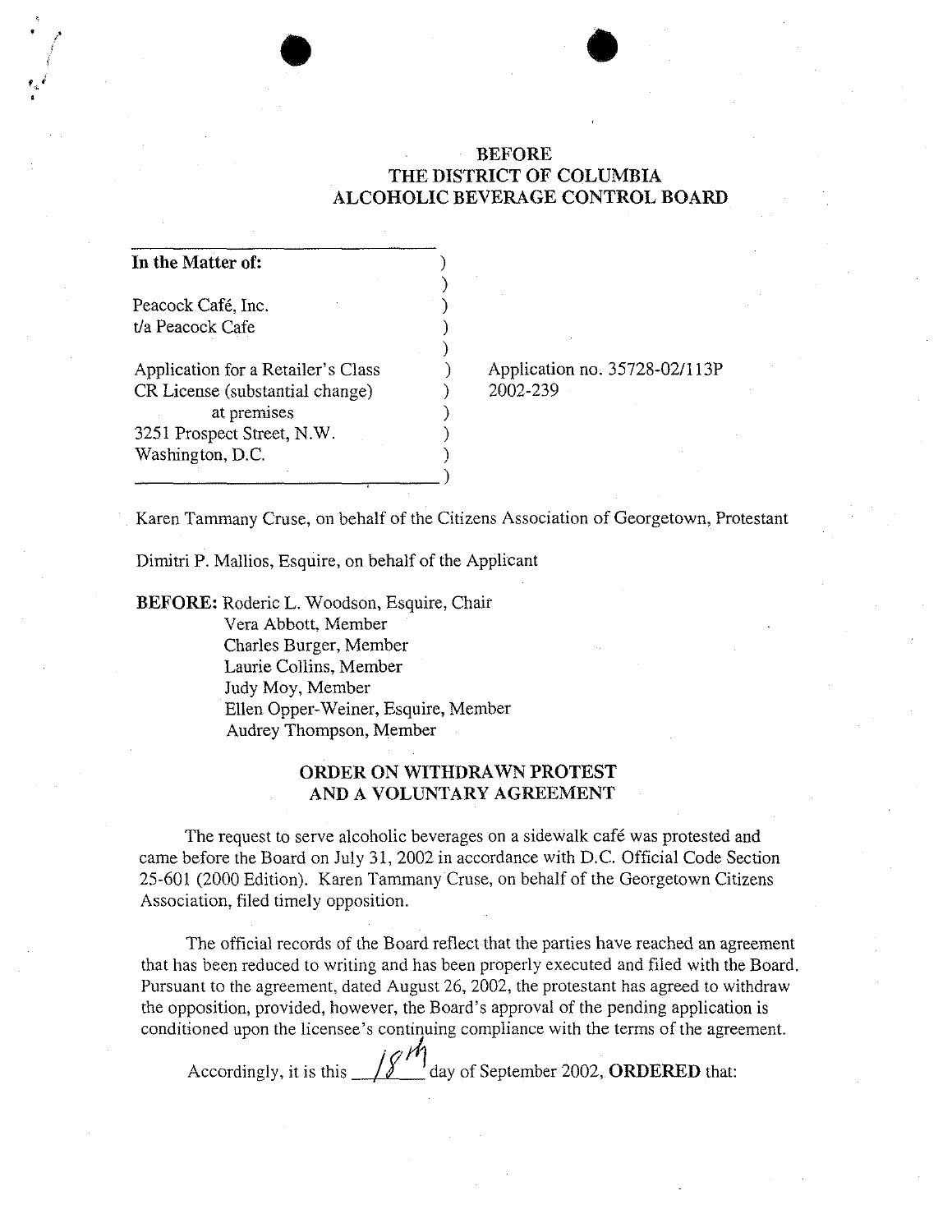**Peacock Cafe, Inc. Ua Peacock Cafe Page two** 

, .

> 1. The opposition of Karen Tammany Cruse, on behalf of the Citizens Association of Georgetown is **WITHDRAWN;**

 $\bullet$ 

2. The request to serve alcoholic beverages on a sidewalk cafe for Peacock Cafe, Inc. tJa Peacock Cafe, 3251 Prospect Street, N.W., holder of a retailer's class **CR** license at 3251 Prospect Street, N.W., Washington, D.C., is **GRANTED;** 

3. The above-referenced agreement between the parties, is **INCORPORATED** as part of this Order; and

4. Copies of this Order shall be sent to the Protestant and the Attorney for the Licensee.

of Columbia Distric Nexage Control Board

Roderic L. Woodson, Esquire, Chair<br><u>Vlade II. Al</u>

Vera Abbott, Member

Charles Burger, Member

aurie Collins, Member

Paprie Collins, Member<br>Judy D - V (Ozy dy Moy, Member

 $\mathcal{L}$ 7I.

Ellen Opper-Welger, Esquire, Member

Audrey E. Thompson, Member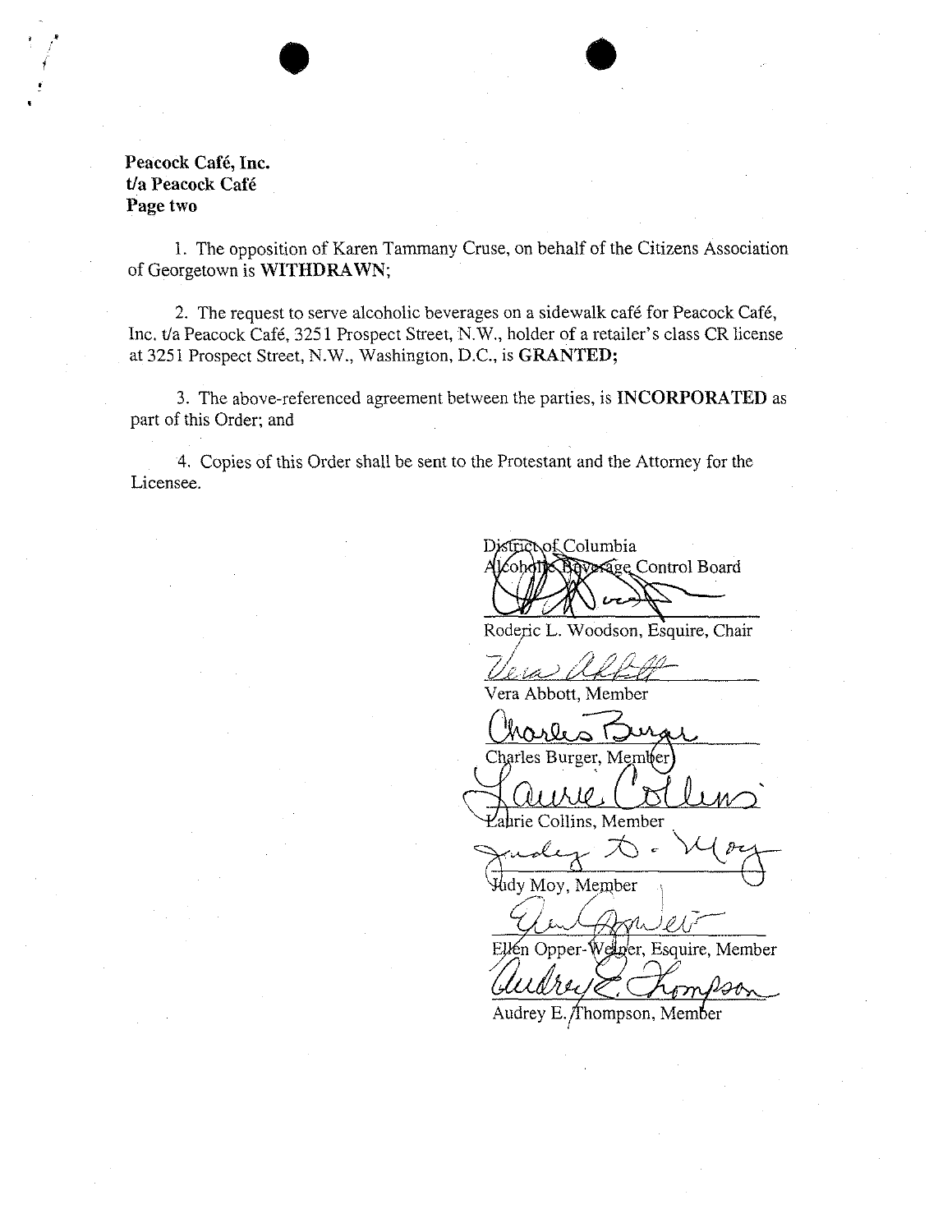Gop No 35728

## AGREEMENT

This Agreement is entered into this 2nd day of June, 1998, by and among Peacock Cafe, Inc. ("Restaurant"), Mr. and Mrs. Edward L. Emes, Jr., Meda Mladek and Gail Percy:

#### WHEREAS:

1. The Restaurant is applying for a Retail Class "CR" License to be issued by the District of Columbia Alcoholic Beverage Control Board ("ABC Board") for premises known as 3251 Prospect Street, N.W., Application # 35728.

2. Mr. and Mrs. Emes own and live in property located at 3226 N Street, N.W. and 3230 N Street, N.W. Mrs. Mladek owns a property at 3232 N Street, N.W., immediately adjacent to the properties of Mr. and Mrs. Emes. Ms. Percy owns a property at 3236 N Street, N.W., next to the Mladek property. The backyards of the Emes, Mladek and Percy properties immediately abut the courtyard behind 3251 Prospect Street, N.W.

3. The parties hereto wish to enter into a written agreement pursuant to the ABC Board's regulations, including 23 DCMR §1513, whereby the Restaurant agrees to comply with the terms and conditions set forth below and Mr. and Mrs. Emes, Mrs. Mladek and Ms. Percy (together, the "Neighbors") will refrain from lodging protests to the referenced application of the Restaurant conditioned upon the Restaurant's compliance with the terms of this Agreement.

NOW, THEREFORE, for and in consideration of the following covenants, conditions and terms, the parties hereto agree as follows:

1. The Restaurant will not use the outdoor patio behind the premises known as 3251 Prospect Street, N.W., for any purpose, excepting only such necessary and incidental uses such as trash removal, deliveries and access for maintenance and repairs, to be done as quietly as practicable.

2. The Restaurant recognizes and agrees that the use of the said outdoor patio for any purpose, except the aforesaid necessary and incidental uses, would constitute" a substantial change in the nature of operation of the (Restaurant)" under the provisions of District of Columbia law and the ABC Board's regulations.

3. Notwithstanding the provisions of Paragraph 1 hereof, the Restaurant in any subsequent application may apply to the Board for permission to use the outdoor patio for any purpose specified in such subsequent application in accordance with District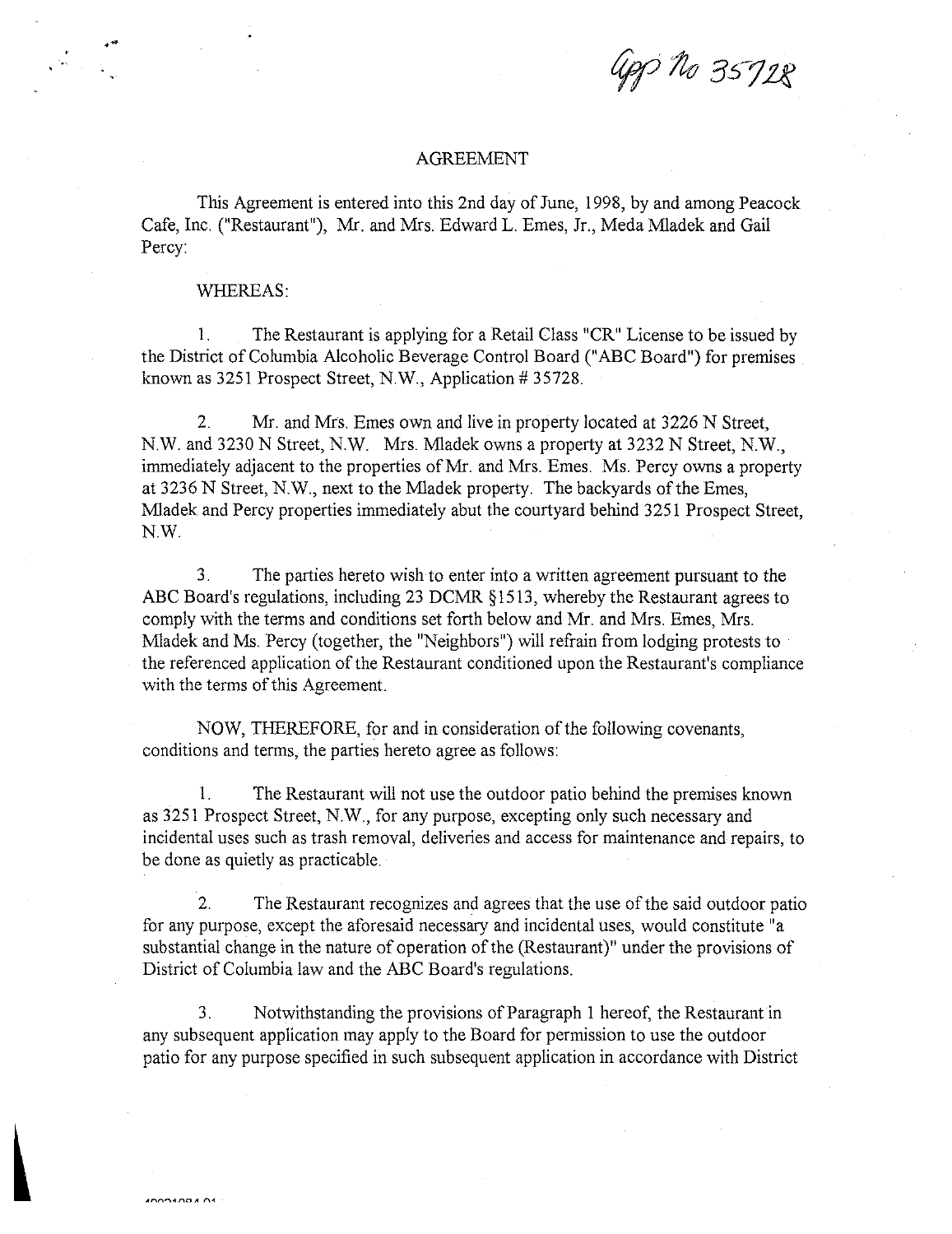of Columbia law and the ABC Board's regulations. Any such use shall be deemed to be "a substantial change in the nature of operation."

4. In any such application, the Restaurant (and any transferee) will have the burden of proving by clear and convincing evidence that such "substantial change" does not interfere with the Neighbors' peaceful enjoyment of their residential properties.

5. In addition to notices required by law or regulation, the Restaurant (and any transferee) shall give actual written notice to Mr. and Mrs. Emes, Mrs. MIadek and Ms. Percy on or before the day it files an application for permission to use the outdoor patio for any purpose.

. 6. The Restaurant agrees that nothing in its lease with Georgetown Prospect Place Associates Limited Partnership precludes the Restaurant from entering into and being bound by this Agreement.

7. So long as the Restaurant or any transferee of the Restaurant's license is operating a restaurant in the premises, the Restaurant and any such transferee agrees not to use any speakers or other devices to project or play music or any other noises in the courtyard behind 3251 Prospect Street, N.W., and to conduct its business in as quiet a manner as practicable taking into account the residential nature of the adjoining properties.

8. In consideration for and in reliance upon the commitments by the Restaurant herein, Mr. and Mrs. Emes, Mrs. MIadek and Ms. Percy hereby agree not to lodge protests to the Restaurant's pending application — conditioned, however, upon  $(a)$ the Restaurant's continuing compliance with the terms of this Agreement and (b) the incorporation of the terms of this Agreement in the ABC Board's order approving the Restaurant's application and license, as provided in 23 DCMR § 15l3.

9. This Agreement shall bind and inure to the benefit of Mr. and Mrs. Emes, Mrs. MIadek, Ms. Percy and the Restaurant, and each of their respective heirs, successors and assigns and any transferees of the Restaurant's license. The parties intend that the restrictions and conditions of this agreement will become part of the liquor license itself and be binding on any subsequent transferee(s) and benefit any successors or assigns of the adjoining property owners in accordance with the ruling in *North Lincoln Park Neighborhood Ass'n v. ABC Board,* 666 A2d 63 (D.C. 1995). The parties intend that this agreement shall continue in force notwithstanding any change in the law, by statute, court decision or otherwise, applicable to such agreements.

10. The Restauarant agrees that it will inform any transferee of its liquor license of the terms of this Agreement and condition any transfer of the license upon the transferee's agreement to be bound by this Agreement.

,,-,~

2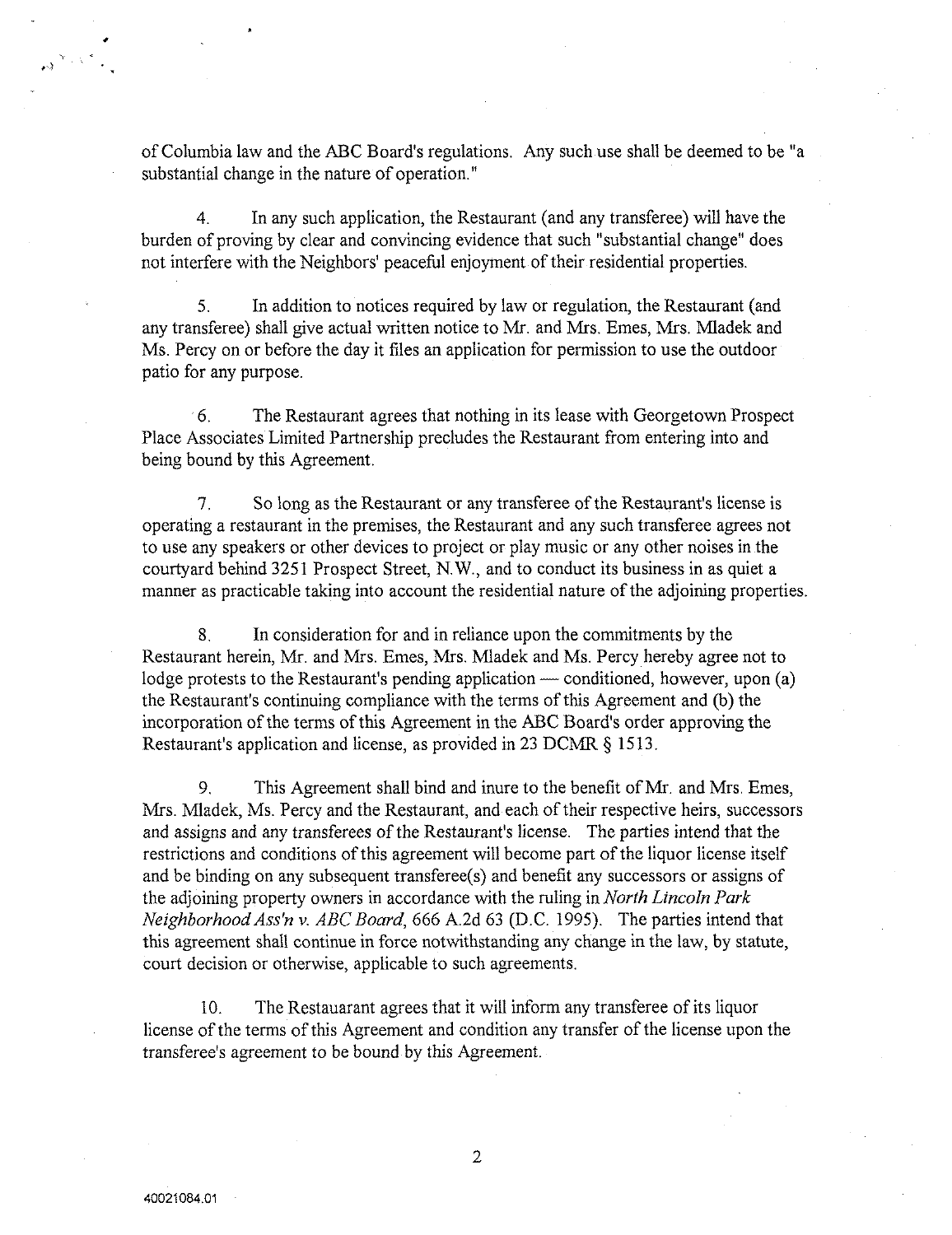11. The parties hereto agree that any failure by the Restaurant (or any transferee) to comply with the foregoing commitments would constitute grounds for any other party to this Agreement to obtain appropriate legal or equitable relief, including without limitation an immediate court injunction, without the necessity of posting a bond, against use of the back courtyard area, and other relief as may be appropriate from the ABC Board or any other authority.

12. If it becomes necessary for any of the Neighbors to obtain relief from the courts or the ABC Board to enforce the terms of this agreement, the Restaurant (and any transferee) agrees to pay any legal fees incurred by the adjoining neighbor(s) in successfully enforcing this Agreement.

13. Nothing in this Agreement shall be used in any fashion to support any claim by any party not a signatory to this Agreement that it should be permitted to either obtain a liquor license or in any way use the back courtyard between the premises at 3251 Prospect Street, N.W., and the adjoining Neighbors' residences.

PEACOCK CAFE, INC. <sup>~</sup>... **BY** Maziar/Favia President Édward L/Emes, Jr. Elizabeth Dalton Emes Meda Mlade Gail Perev

•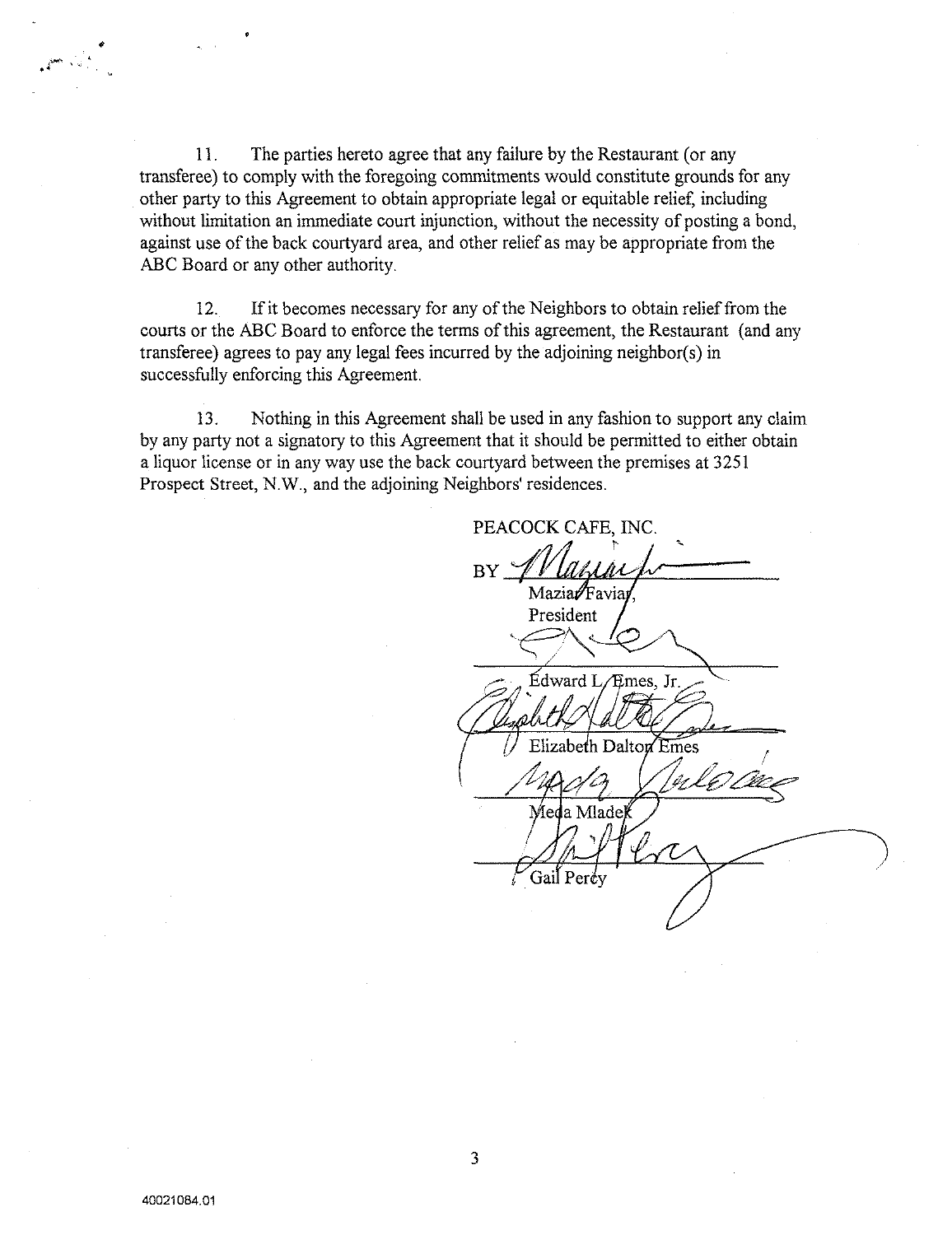.'

# P.02  $P.02$

# AGREEMENT

Made the  $2\frac{1}{2}$ day of August, 2002, by and between Peacock Café, Inc., t/a Peacock Café (hereinafter "Applicant"), and The Citizens Association of Georgetown (hereinafter "Protestant").

WHEREAS, Applicant is the holder of a Retailer's Class CR license (Application No. 35728); and,

WHEREAS. Applicant filed with the District of Columbia Alcoholic Beverage Control (ABC) Board (hereinafter "the Board") an application to serve alcoholic beverages on a sidewalk cafe which was deemed a substantial change in the nature of the operation of the establishment; and,

WHEREAS, Protestant lodged with the Board a protest of said application; and,

WHEREAS, the parties subsequently have negotiated in an effort to resolve the issues raised by Protestant's objections to sidewalk cafe service of alcoholic beverages; and.

WHEREAS, the parties desire to enter into a voluntary agreement, pursuant to 23 D.C.M.R. Section 1513, commemorating their several agreements;

NOW, THEREFORE, the parties agree as follows: .

I. Applicant shall adhere to the boundaries of the sidewalk cafe as indicated by the drawings approved by the Old Georgetown Board, Commission of Fine Arts and Public Space Committee. Seating capacity shall be for 24 persons, unless amended by the forgoing governmental agencies. The sidewalk cafe shall operate between the hours of 9;00 a.m. and midnight seven days. The applicant shall not provide any form of outdoor music or entertainment (whether on the sidewalk cafe or adjacent summer garden).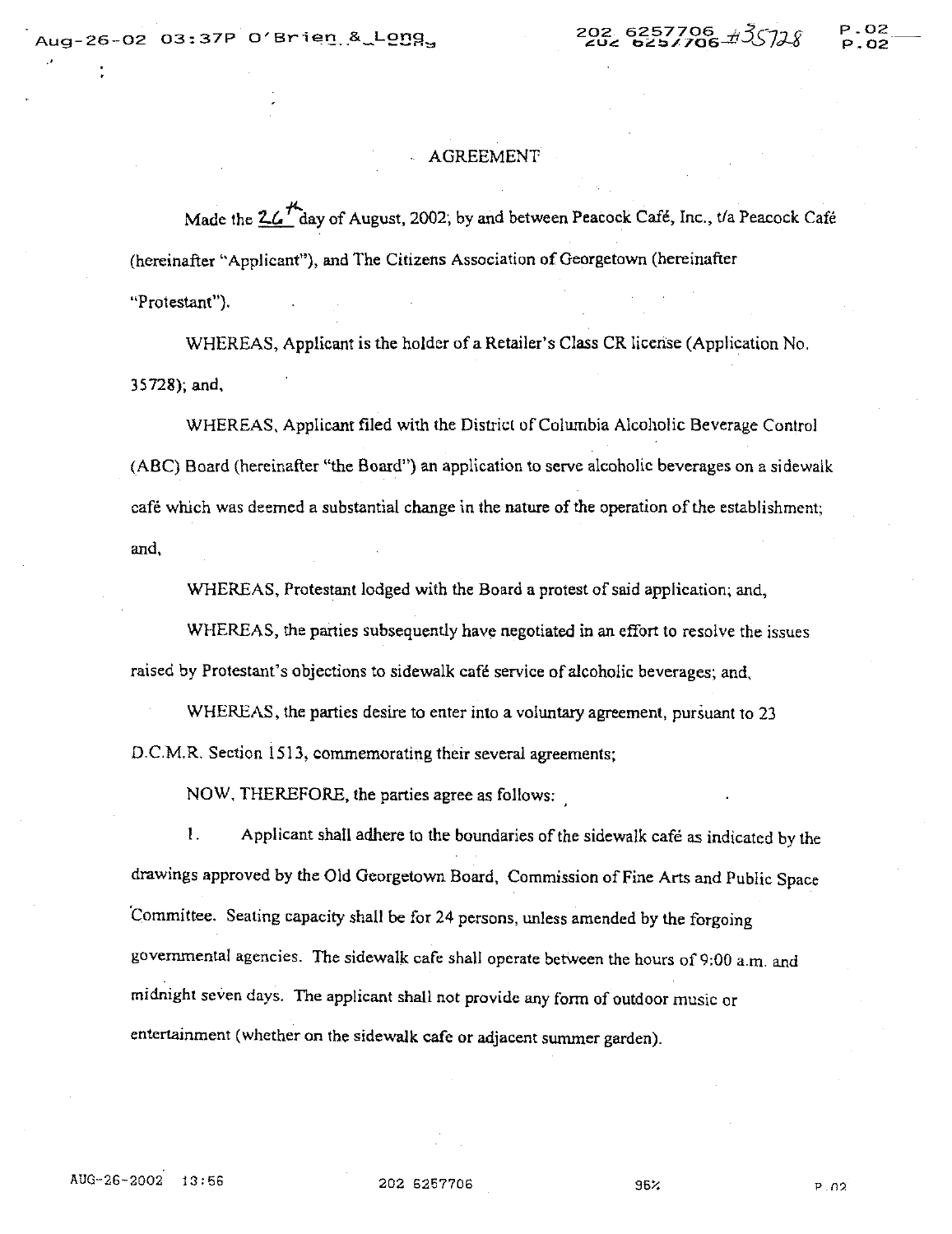P.03  $\frac{P.03}{P.03}$ 

2. Demarcation of the outer boundaries of the approved sidewalk cafe shall be evidenced by metal spikes inserted flush to the sidewalk. Representatives of the parties will be in attendance when the boundary markers are inserted at the boundary points in the approved drawings. Pictures may be taken by the parties to memorialize the placement of the markers. Service on the sidewalk café will not occur prior to placement of the boundary markers, nor prior to issuance of a Public Space Permit.

3. Applicant agrees to maintain adequate supervision of the sidewalk cafe to ensure that tables, chairs and umbrellas remain inside the approved boundaries.

4. Applicant acknowledges that failure to adhere to the restrictions recited in paragraphs I through 3, inclusive, above, will constitute grounds for the Protestant to petition the Board for issuance of an Order to Show Cause, pursuant to 23 D.C.M.R. § 1513.5,10 gain Applicant's compliance with the terms of this Agreement.

5. This Agreement shall be deemed independant of any other agreement(s) Applicant has entered into with any other parties, and such other agreement(s) shall not be deemed superceded or modified hereby.

6. The parties request that the text of the instant Agreement be incorporated in an order of the Board granting Applicant's application for sidewalk cafe service of alcoholic beverages conditioned upon Applicant's compliance with the terms hereof.

7. In consideration of, and reliance upon, the foregoing commitments by Applicant, Protestant requests hereby that its protest of Applicant's application for sidewalk cafe service be deemed withdrawn.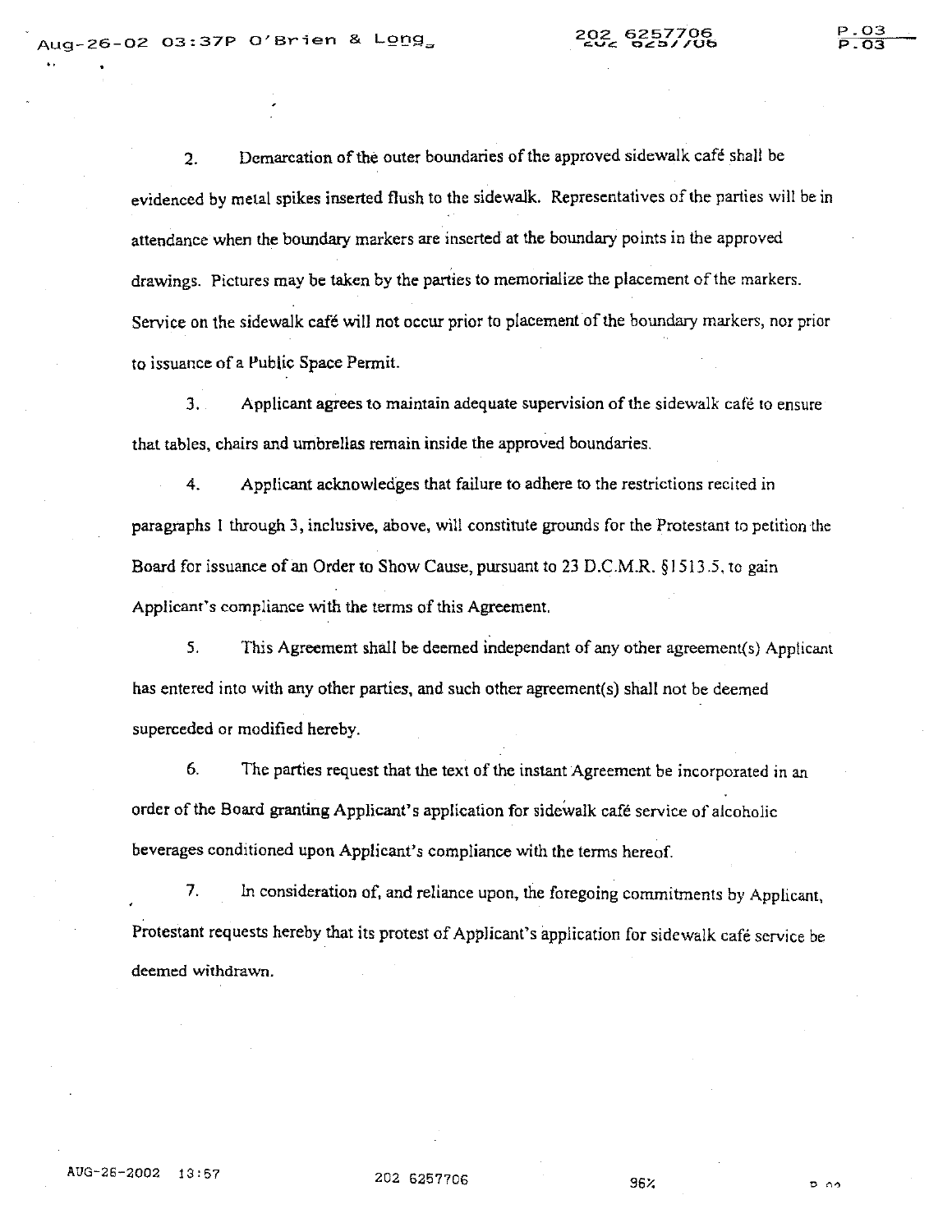IN WITNESS WHEREOF, the parties have affixed hereunto their hands and seals on the

year and day first above written.

PEACOCK CAFE, INC. *r* ...  $Bv$ Maziar Fari*w*ar President

THE CITIZENS ASSOCIATION OF **GEORGETOWN** 

By:  $\frac{\log m}{\log \log \log \log}$ 

Raymond J. Kukulski President

P.04

-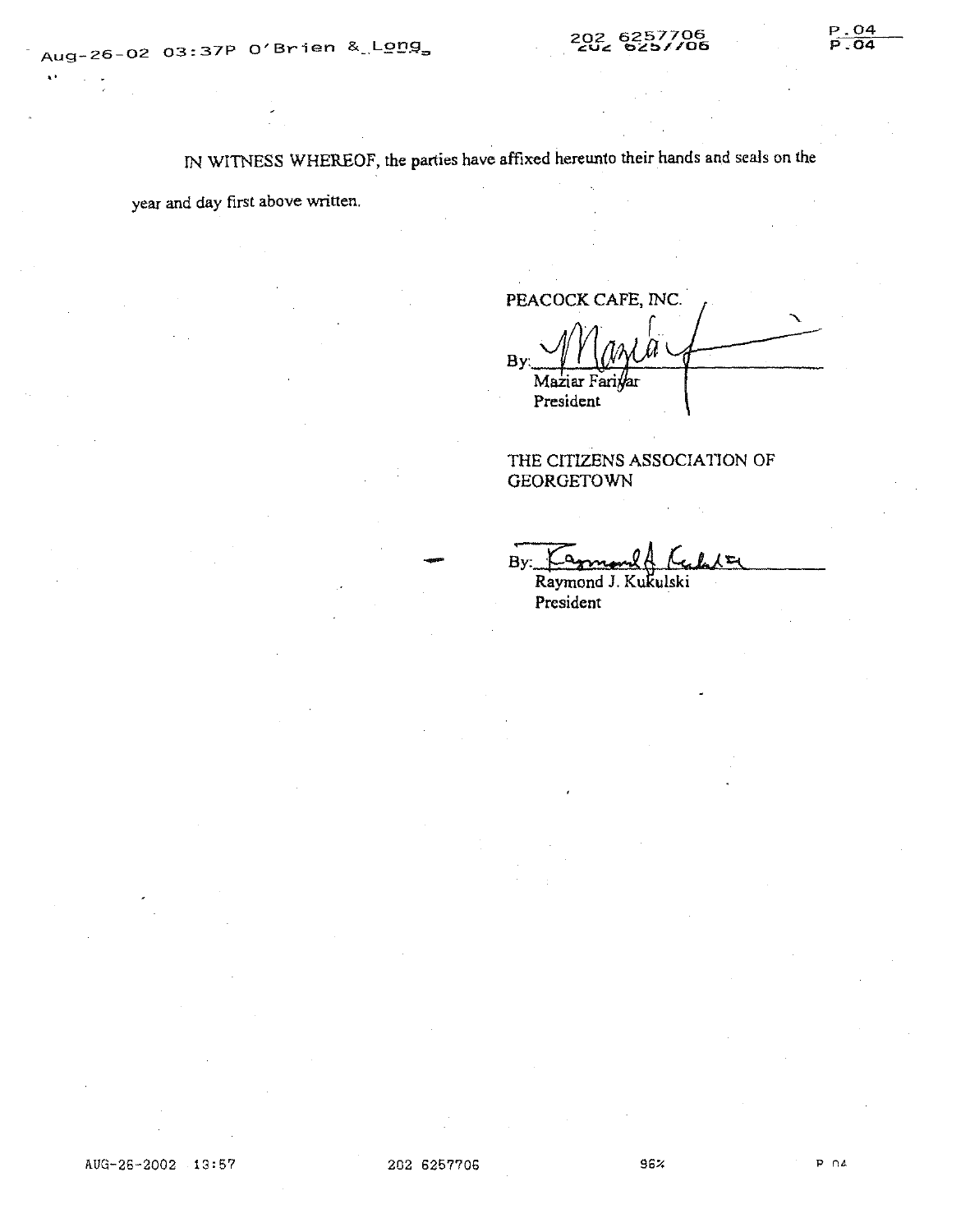$2002 - 8 - 27 - 004$ 

## LAW OFFICES **O'BRIEN & LONG Suite 208**

2600 VIRGINIA AVENUE, N.W. WASHINGTON, D.C. 20037

**STEPHEN J. O'BRIEN STUART J. LONG MICHAEL D. FONSECA** 

OF COUNSEL **BARBARA LEE SMITH**  **(202)** 625~ **7700** 

**FACSIMILE (202)** 625~7706

**FOR 27** 

 $\Xi$  $\sim$ 

 $\vec{5}$ 

August 26, 2002

BY MESSENGER

Alcoholic Beverage Control Board 941 North Capitol Street, N.E. 7th Floor Washington, DC 20002

Attention: Fred Moosally, Esquire

Re: Application No. 35728, Peacock Cafe, Inc. holder of a Retailer's Class CR license at 3251 Prospect Street, N.W.

Dear Members of the Board:

Submitted herewith for filing is an Agreement between Peacock Cafe, Inc. and the Citizens Association of Georgetown settling the protest of the licensee's substantial change application to serve alcoholic beverages on a sidewalk cafe in public space.

The Public Space Commitee approved the licensee's application for a Public Space Permit at its meeting on August  $22<sup>nd</sup>$ . We anticipate obtaining the Public Space Permit this week in time for Labor Day weekend. Accordingly, we request, hereby, early approval of the ABC sidewalk cafe permit and issuance of same upon delivery of the Public Space Permit to ABRA staff.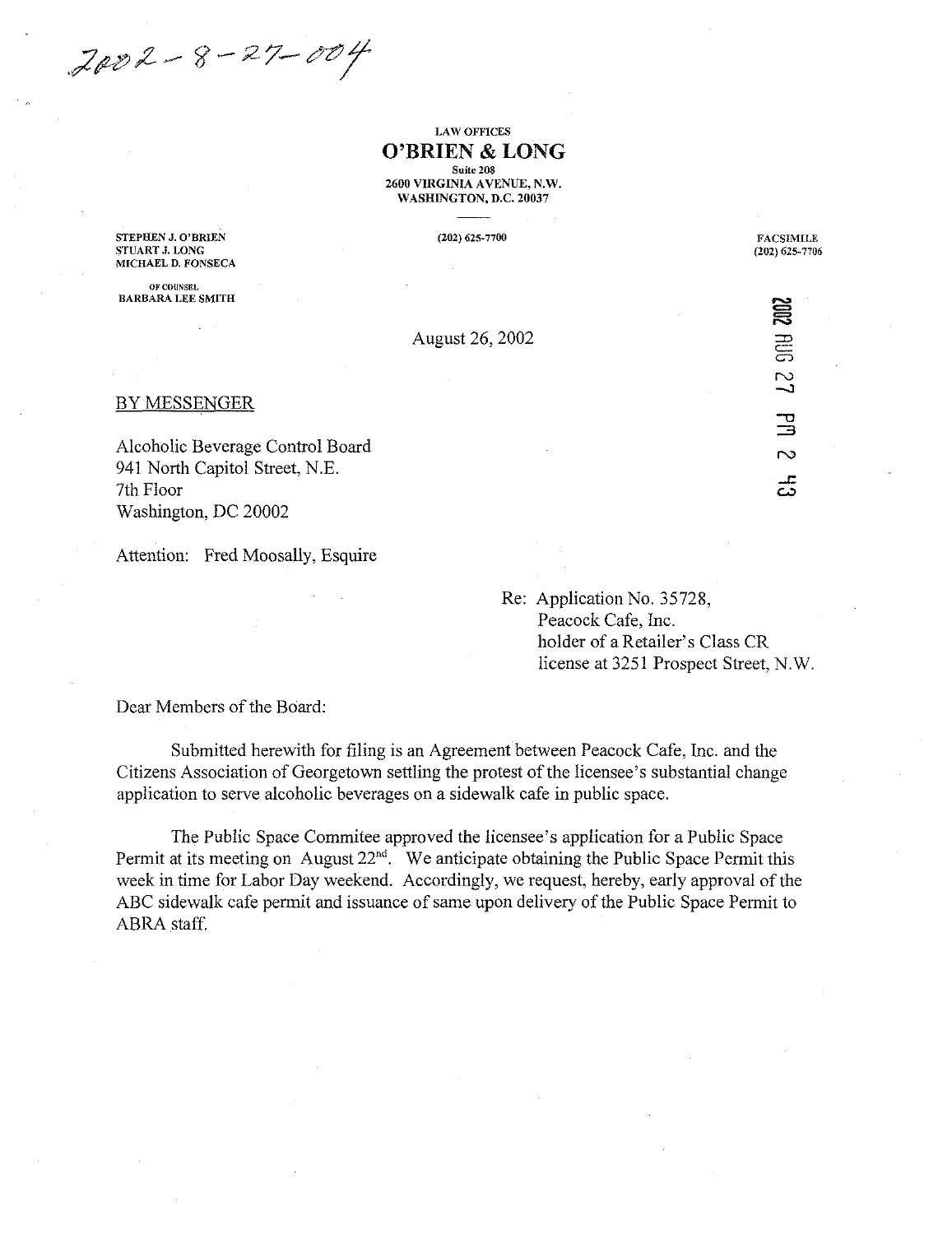Alcoholic Beverage Control Board August 26, 2002 Page 2

The Board's cooperation **in** facilitating early issuance of the ABC Sidewalk Cafe Pennit is appreciated sincerely.

Very truly yours, Very truly yours,<br>Meenal D. Fonseca

Enclosure